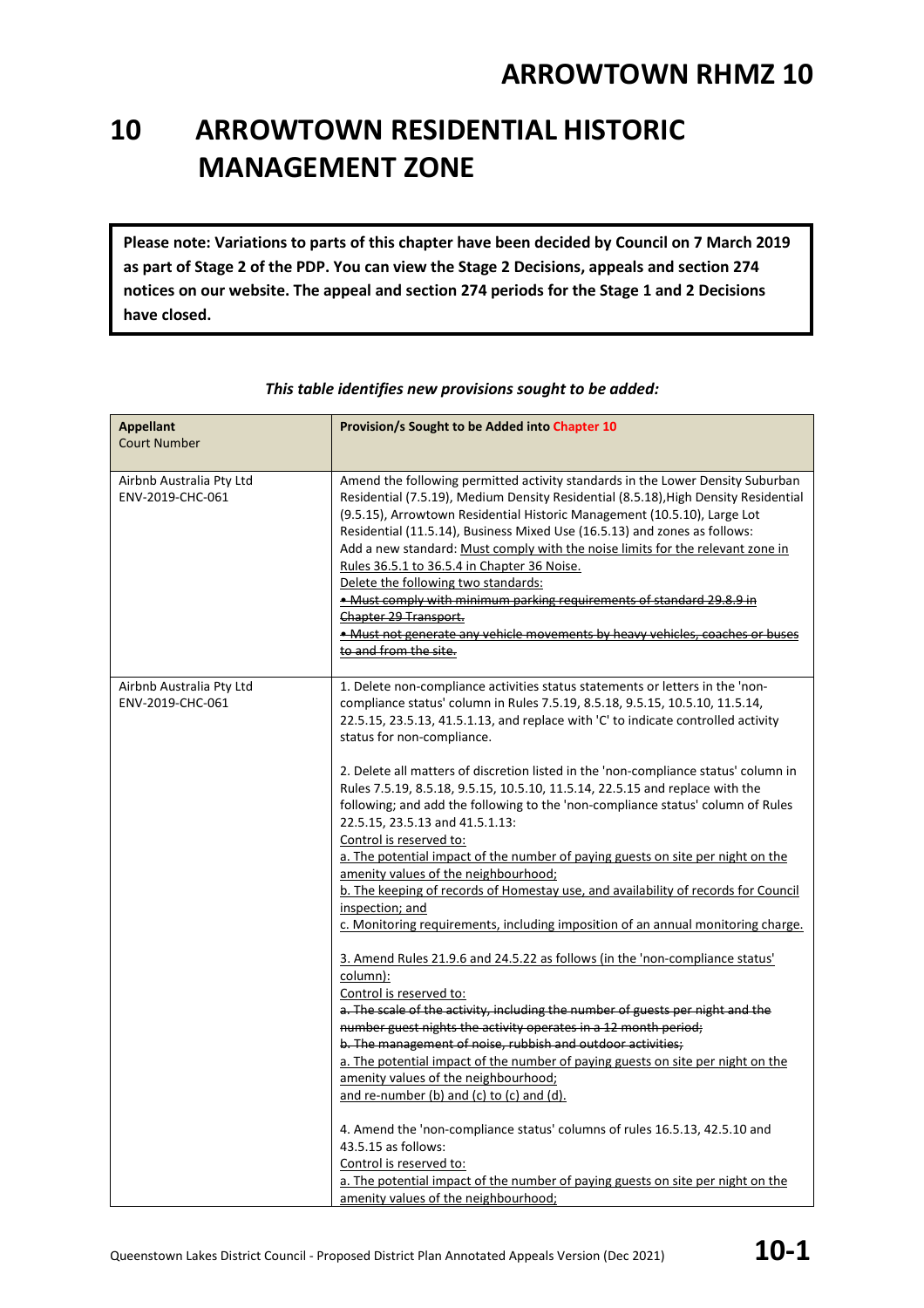|                                              | a. The location, nature and scale of activities;                                                                                                                                                                                                                                                                                                                                                                                                                                                                                                                                                                                                                                                                                                                                                                                                                                                                                                                                                                                                                                                                                                                                                                                                                                                                                                                                                                                                                                                                                                                                                                                                                                                                                                                                                                                                                                                                                                                                                                       |
|----------------------------------------------|------------------------------------------------------------------------------------------------------------------------------------------------------------------------------------------------------------------------------------------------------------------------------------------------------------------------------------------------------------------------------------------------------------------------------------------------------------------------------------------------------------------------------------------------------------------------------------------------------------------------------------------------------------------------------------------------------------------------------------------------------------------------------------------------------------------------------------------------------------------------------------------------------------------------------------------------------------------------------------------------------------------------------------------------------------------------------------------------------------------------------------------------------------------------------------------------------------------------------------------------------------------------------------------------------------------------------------------------------------------------------------------------------------------------------------------------------------------------------------------------------------------------------------------------------------------------------------------------------------------------------------------------------------------------------------------------------------------------------------------------------------------------------------------------------------------------------------------------------------------------------------------------------------------------------------------------------------------------------------------------------------------------|
|                                              | b. The location, and provision, and screening of parking and access;                                                                                                                                                                                                                                                                                                                                                                                                                                                                                                                                                                                                                                                                                                                                                                                                                                                                                                                                                                                                                                                                                                                                                                                                                                                                                                                                                                                                                                                                                                                                                                                                                                                                                                                                                                                                                                                                                                                                                   |
|                                              | c. The management of noise, rubbish and outdoor activities;                                                                                                                                                                                                                                                                                                                                                                                                                                                                                                                                                                                                                                                                                                                                                                                                                                                                                                                                                                                                                                                                                                                                                                                                                                                                                                                                                                                                                                                                                                                                                                                                                                                                                                                                                                                                                                                                                                                                                            |
|                                              | and re-number (d) and (e) to (b) and (c).                                                                                                                                                                                                                                                                                                                                                                                                                                                                                                                                                                                                                                                                                                                                                                                                                                                                                                                                                                                                                                                                                                                                                                                                                                                                                                                                                                                                                                                                                                                                                                                                                                                                                                                                                                                                                                                                                                                                                                              |
| Airbnb Australia Pty Ltd<br>ENV-2019-CHC-061 | 1. Amend the rules to provide for RVA as a permitted activity in all zones rather<br>than controlled, and delete the corresponding matters of control.                                                                                                                                                                                                                                                                                                                                                                                                                                                                                                                                                                                                                                                                                                                                                                                                                                                                                                                                                                                                                                                                                                                                                                                                                                                                                                                                                                                                                                                                                                                                                                                                                                                                                                                                                                                                                                                                 |
|                                              | 2. Introduce new permitted activity standards for RVA in these rules as follows:<br>. Must not exceed a cumulative total of 120 nights occupation by paying guests<br>on a site per 12 month period.<br>. Must comply with the noise limits for the relevant zone in Rules 36.5.1 to 36.5.4<br>in Chapter 36 Noise.<br>. Where the RVA involves construction of a new residential dwelling, the RVA<br>must comply with the minimum parking requirements for a residential unit<br>and/or residential flat (whichever is used for the residential visitor<br>accommodation activity) in Chapter 29 Transport.<br>. The Council must be notified in writing prior to the commencement of a<br>Residential Visitor Accommodation activity.<br>. Up to date records of the Residential Visitor Accommodation activity must be<br>kept, including a record of the date and duration of guest stays and the number<br>of guests staying per night, and in a form that can be made available for                                                                                                                                                                                                                                                                                                                                                                                                                                                                                                                                                                                                                                                                                                                                                                                                                                                                                                                                                                                                                             |
|                                              | inspection by the Council at 24 hours' notice.                                                                                                                                                                                                                                                                                                                                                                                                                                                                                                                                                                                                                                                                                                                                                                                                                                                                                                                                                                                                                                                                                                                                                                                                                                                                                                                                                                                                                                                                                                                                                                                                                                                                                                                                                                                                                                                                                                                                                                         |
| Airbnb Australia Pty Ltd<br>ENV-2019-CHC-061 | 1. For Rules 7.5.18; 8.5.17; 9.5.14; 10.5.9; 11.5.13:<br>a. delete all text within the 'non-compliance status' column except for the<br>following two matters (which have different numbering for each rule):<br>"The keeping of records of RVA use, and availability of records for Council<br>inspection; and<br>Monitoring requirements, including imposition of an annual monitoring charge."<br>b. Insert into the 'non-compliance status' column, above the two remaining<br>matters<br>- 'C' (to indicate controlled activity status).<br>- the statement "Control is reserved to:"<br>- the following new matter of control: "The location and provision of parking and<br>access for the construction of new residential dwellings to be used for RVA"<br>2. For Rules 16.5.12; 21.9.5; 24.5.20; 42.5.9; 43.5.14, within the 'non-compliance<br>status' column, make the following changes:<br>a. delete all matters of control, except the following two (which have different<br>numbering for each rule):<br>"The keeping of records of RVA use, and availability of records for Council<br>inspection; and<br>Monitoring requirements, including imposition of an annual monitoring charge."<br>b. add the following new matter of control: "The location and provision of parking<br>and access for the construction of new residential dwellings to be used for RVA"<br>3. For Rules 22.5.14; 23.5.12; 41.5.1.12, within the 'non-compliance status'<br>column, make the following changes:<br>a. delete "D" and replace with "C" (to indicate controlled activity status).<br>b. Add the following text: "Control is reserved to:"<br>c. Add the following matters of control:<br>a. The location and provision of parking and access for the construction of new<br>residential dwellings to be used for RVA;<br>b. The keeping of records of RVA use, and availability of records for Council<br>inspection; and<br>c. Monitoring requirements, including imposition of an annual monitoring charge. |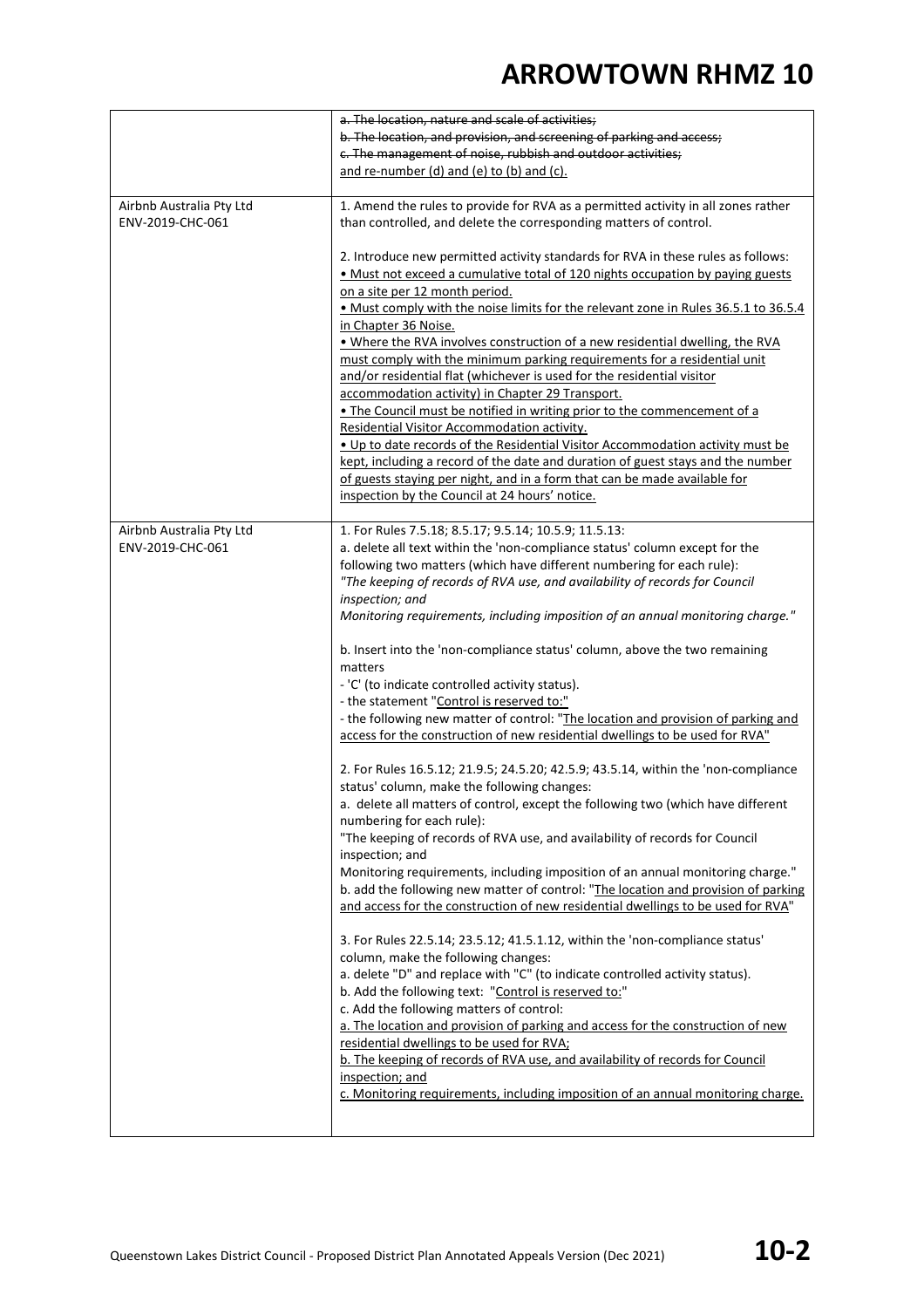#### **10.1 Zone Purpose**

This zone covers the older part of the residential settlement of Arrowtown. The area has a distinctive character and atmosphere which has evolved from the development pattern set at the time of early gold mining in the District.

The purpose of this zone is to allow for the continued sensitive development of the historic area of residential Arrowtown in a way that will protect and enhance those characteristics that make it a valuable part of the town for local residents and for visitors attracted to the town by its historic associations and unique character.

In particular the zone seeks to retain the early subdivision pattern and streetscape, and ensure future development is of a scale and design sympathetic to the present character.

Unlike other residential zones, infill housing is not anticipated. However, as with the remainder of the District's residential zones, Residential Flats are provided for as a fundamental part of a standard residential unit to increase the diversity of residential accommodation in the zone as well as recognise the diverse household types and preferences within the District.

The Town Centre Transition Overlay provides for limited expansion of commercial activities in an identified location adjoining the town centre. Any modifications to existing buildings or properties are expected to retain the historical character and qualities of the Old Town Residential Area.

Visitor accommodation is anticipated in the Visitor Accommodation Sub-Zones shown on the District Plan web mapping application, which have historically provided (and will continue to provide) important locations for visitor accommodation to meet the District's needs, and in the Arrowtown Town Centre Transition Overlay. The sub-zones are located in residential areas, and applications for visitor accommodation activities and associated development must address matters that impact on residential amenity, including character, traffic and noise effects.

Visitor accommodation outside of the Arrowtown Town Centre Transition Overlay and the Visitor Accommodation Sub-Zone is restricted.

The commercial letting of residential properties as short-term accommodation for paying guests on a year-round or permanent basis, is restricted, where it would result in a loss of residential character, cohesion and amenity values. Low intensity use of residential units, including residential flats, to accommodate paying guests is enabled, where the predominant residential character of the environment is retained and the residential amenity values of nearby residents is maintained.

Visitor accommodation is defined in the District Plan separately from accommodation activities involving paying guests occurring in residential units and residential flats, which are defined as Residential Visitor Accommodation and Homestay activities.

#### **10.2 Objectives and Policies**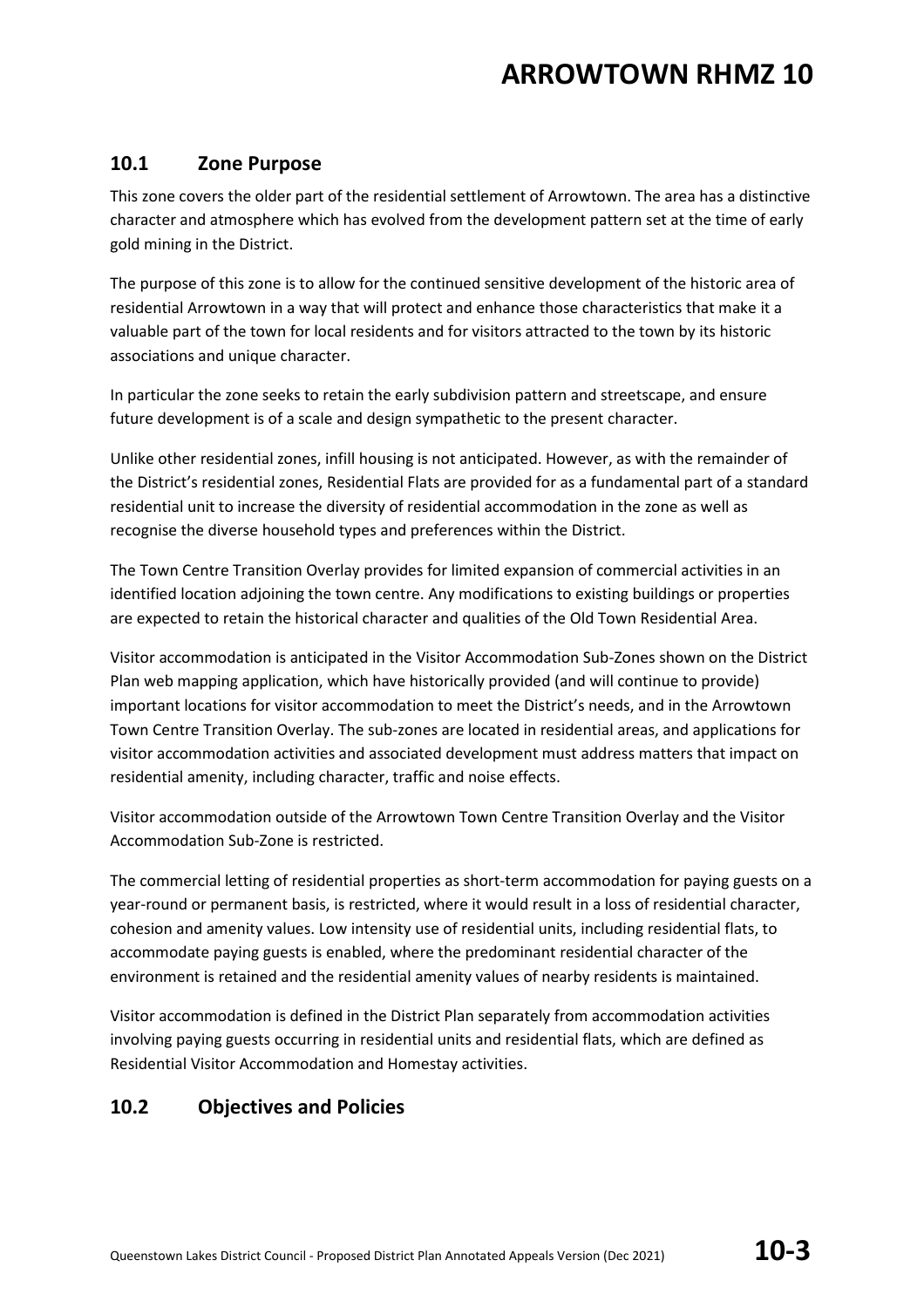**10.2.1 bjective – Development retains or enhances the historic character and amenity values of the zone, which is characterised by larger sites, low scale and single storey buildings, the presence of trees and vegetation and limited hard paving.** 

#### **Policies**

- 10.2.1.1 Apply development controls around building location, scale and appearance, and landscaped areas, to ensure the special character of the area is retained or enhanced.
- 10.2.1.2 Encourage buildings to be located and designed in a manner that complements the character of the area guided by the Arrowtown Design Guidelines 2016.
- 10.2.1.3 Control the subdivision of land and regulate density to ensure the character resulting from the existing large lot sizes and historical subdivision pattern is retained.
- 10.2.1.4 Ensure that any commercial and non-residential activities, including restaurants, maintain or enhance the amenity, quality and character of the zone and surrounding area.
- 10.2.1.5 Avoid non-residential activities that would undermine the amenity of the zone or the vitality of Arrowtown's commercial zone.

#### **10.2.2 Objective - Community activities that are best suited to a location within a residential environment close to residents are provided for.**

#### **Policies**

10.2.2.1 Enable the establishment of small scale community activities where adverse effects on the character and amenity values of the area in terms of noise, traffic and visual impact can be avoided or mitigated.

#### **10.2.3 Objective - Development efficiently utilises existing infrastructure and otherwise minimises impacts on infrastructure and road networks**

#### **Policies**

- 10.2.3.1 Ensure vehicle access and parking is located and designed to optimise efficiency and safety, and designed in sympathy with the character of the area.
- $10.2.3.2$ Encourage low impact approaches to stormwater management.
- **10.2.4** Objective - The Arrowtown Town Centre Transition Overlay provides for non-residential activities that provide local employment and commercial services to support the role of the Town Centre Zone.

#### **Policies**

- 10.2.4.1 Provide for commercial activities that are compatible with the established residential scale, character and historical pattern of development within the Arrowtown Town Centre Transition Overlay.
- 10.2.4.2 Limit retailing in the Town Centre Transition Overlay to ensure that the Town Centre Zone remains the principal focus for Arrowtown's retail activities.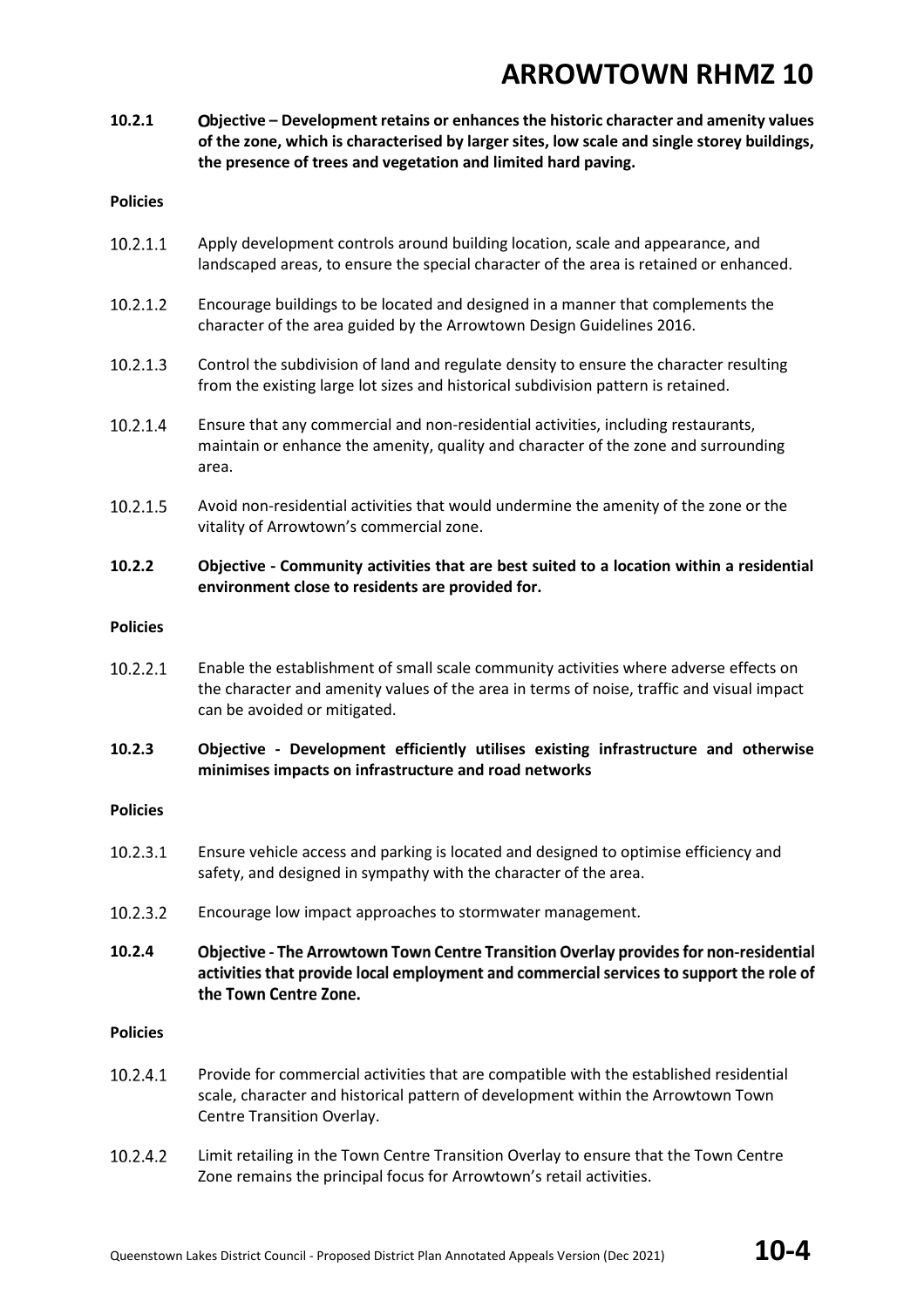- 10.2.4.3 Ensure that the licenced premises within the Arrow Lane, Wiltshire Street and Berkshire Street Town Centre Transition Overlay protect the amenity of adjoining residential properties.
- **10.2.5 Objective –Visitor accommodation, residential visitor accommodation and homestays are enabled at locations, and at a scale, intensity and frequency, that maintain the residential character and amenity values of the zone.**

#### **Policies**

- 10.2.5.1 Provide for visitor accommodation and residential visitor accommodation that is appropriate for the low density residential environment in the Arrowtown Town Centre Transition Overlay and the Visitor Accommodation Sub-Zone.
- 10.2.5.2 Restrict the establishment of visitor accommodation in locations outside the Arrowtown Town Centre Transition Overlay and the Visitor Accommodation Sub-Zone to ensure that the zone maintains a residential character.
- 10.2.5.3 Ensure that residential visitor accommodation and homestays are of a scale and character that are compatible with the surrounding residential context and maintain residential character and amenity values.
- 10.2.5.4 Provide opportunities for low intensity residential visitor accommodation and homestays as a contributor to the diversity of accommodation options available to visitors and to provide for social and economic wellbeing.
- 10.2.5.5 Manage the effects of residential visitor accommodation and homestays outside the Visitor Accommodation Sub-Zone by controlling the scale, intensity and frequency of use and those effects of the activities that differentiate them from residential activities.

#### **10.3 Other Provisions and Rules**

#### **10.3.1 District Wide Rules**

Attention is drawn to the following District wide chapters.

|    | Introduction                |    | Definitions                                               | 3  | <b>Strategic Direction</b>        |
|----|-----------------------------|----|-----------------------------------------------------------|----|-----------------------------------|
| 4  | Urban Development           | 5  | Tangata whenua                                            | 6  | Landscapes and Rural<br>Character |
|    |                             |    |                                                           |    |                                   |
| 25 | Earthworks                  | 26 | <b>Historic Heritage</b>                                  | 27 | Subdivision                       |
| 28 | <b>Natural Hazards</b>      | 29 | Transport                                                 | 30 | <b>Energy and Utilities</b>       |
| 31 | <b>Signs</b>                | 32 | <b>Protected Trees</b>                                    |    | <b>Indigenous Vegetation</b>      |
| 34 | <b>Wilding Exotic Trees</b> |    | 35 Temporary Activities and<br><b>Relocated Buildings</b> |    | 36 Noise                          |
| 37 | Designations                |    | District Plan web mapping<br>application                  |    |                                   |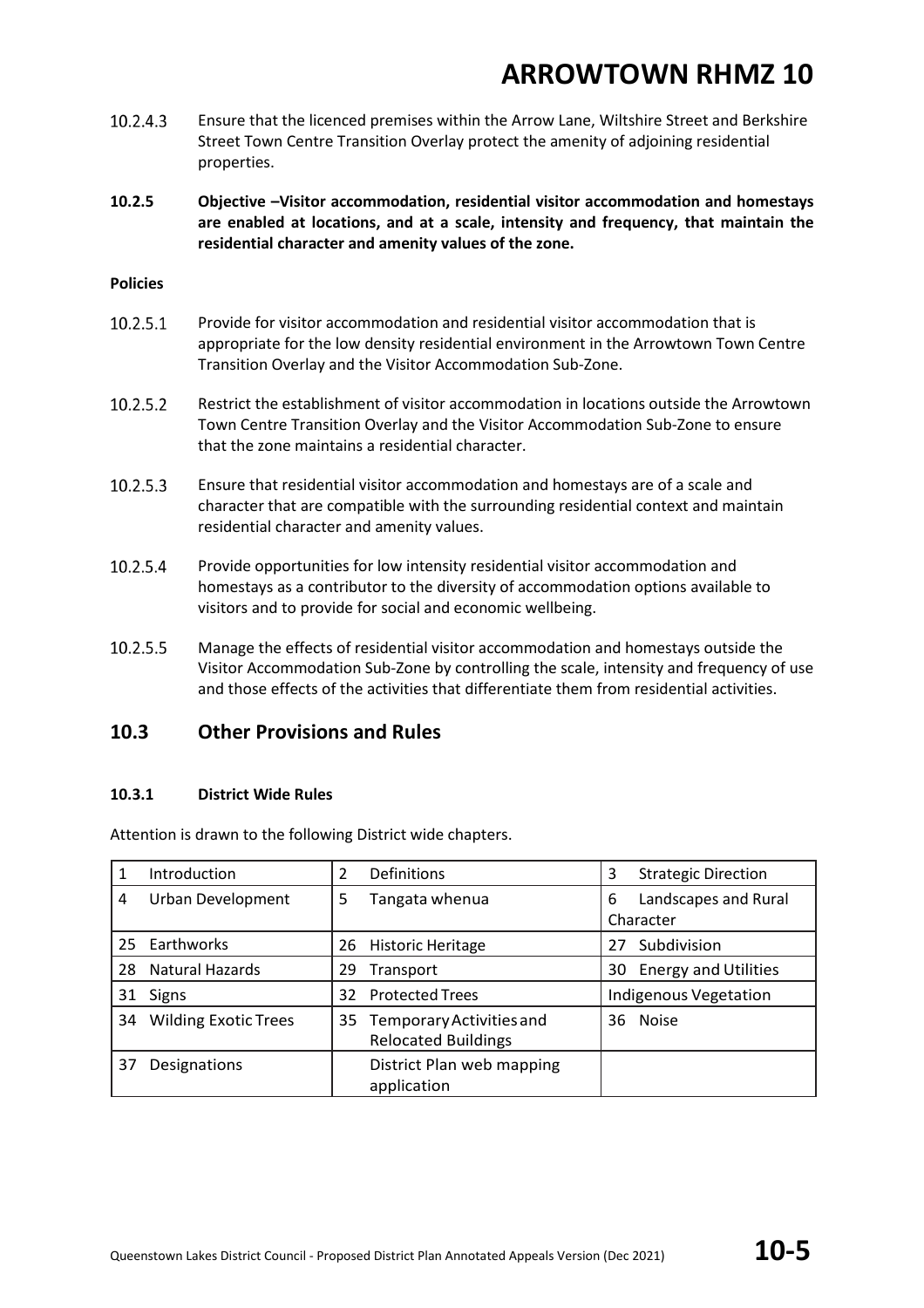#### **10.3.2 Interpreting and Applying the Rules**

- 10.3.2.1 A permitted activity must comply with all the rules listed in the Activity and Standards tables, and any relevant district wide rules, otherwise a resource consent will be required.
- 10.3.2.2 Where an activity does not comply with a Standard listed in the Standards table, the activity status identified by the 'Non-Compliance Status' column shall apply.
- $10.3.2.3$ Where an activity breaches more than one Standard, the most restrictive status shall
- Each residential unit may include a single residential flat and any other accessory 10.3.2.4 buildings.
- 10.3.2.5 The status of any Plantation Forestry will be determined by the Resource Management (National Environmental Standards for Plantation Forestry) Regulations 2017.
- 10.3.2.6 References to the Visitor Accommodation Sub-Zones in this Chapter only apply to the sub-zones within the Arrowtown Residential Historic Management Zone.
- $10.3.2.7$ The following abbreviations are used within this Chapter.

|           | Permitted                       | ∽         | Controlled    |
|-----------|---------------------------------|-----------|---------------|
| <b>RD</b> | <b>Restricted Discretionary</b> |           | Discretionary |
| <b>NC</b> | Non Complying                   | <b>PR</b> | Prohibited    |

#### **10.4 Rules - Activities**

| <b>Table 1</b> | Activities located in the Arrowtown Residential Historic Management Zone                                                                | <b>Activity</b><br><b>Status</b> |
|----------------|-----------------------------------------------------------------------------------------------------------------------------------------|----------------------------------|
| 10.4.1         | Home occupation                                                                                                                         | P                                |
| 10.4.2         | Minor Alterations and Additions to a Building                                                                                           | P                                |
| 10.4.3         | <b>Recreational Activity</b>                                                                                                            | P                                |
| 10.4.4         | <b>Residential Unit</b><br>Note: Refer to Rule 10.4.6 for construction of new, and alterations and<br>additions to existing, buildings. | P                                |
| 10.4.5         | Homestays                                                                                                                               | P                                |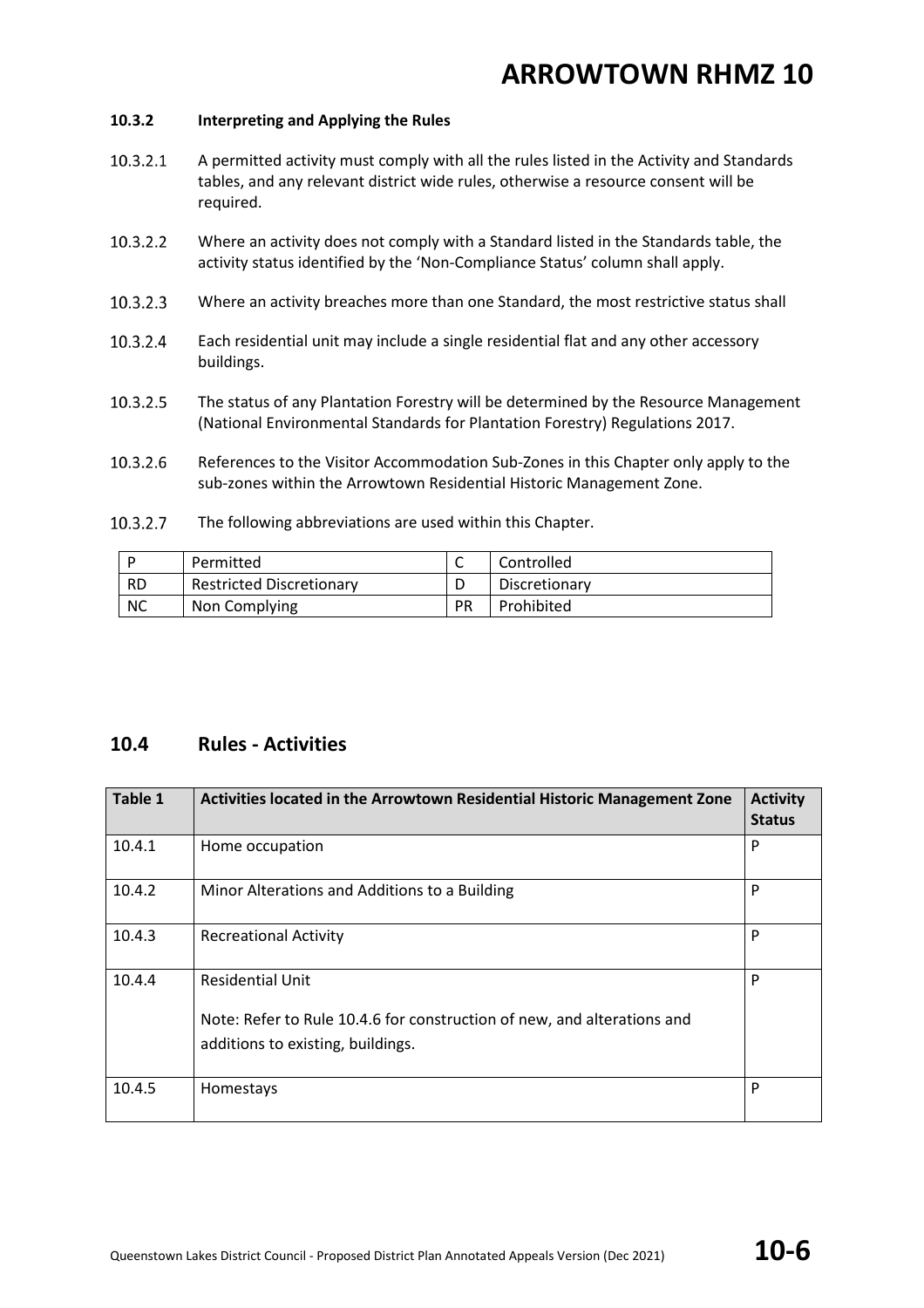| Table 1 | Activities located in the Arrowtown Residential Historic Management Zone                                                                                                                                                                                                                                        |                                              |  |  |
|---------|-----------------------------------------------------------------------------------------------------------------------------------------------------------------------------------------------------------------------------------------------------------------------------------------------------------------|----------------------------------------------|--|--|
| 10.4.5A | <b>Residential Visitor Accommodation</b>                                                                                                                                                                                                                                                                        |                                              |  |  |
|         | Control is reserved to:                                                                                                                                                                                                                                                                                         |                                              |  |  |
|         | The scale of the activity, including the number of guests on site per night;<br>a.                                                                                                                                                                                                                              |                                              |  |  |
|         | The management of noise, use of outdoor areas, rubbish and recycling;<br>b.                                                                                                                                                                                                                                     |                                              |  |  |
|         | The location, provision, use and screening of parking and access;<br>c.                                                                                                                                                                                                                                         |                                              |  |  |
|         | The compliance of the residential unit with the Building Code as at the<br>d.<br>date of the consent;                                                                                                                                                                                                           |                                              |  |  |
|         | Health and safety provisions in relation to guests;<br>e.<br>f.<br>Guest management and complaints procedures;<br>The keeping of records of RVA use, and availability of records for Council<br>g.<br>inspection; and<br>Monitoring requirements, including imposition of an annual monitoring<br>h.<br>charge. |                                              |  |  |
|         |                                                                                                                                                                                                                                                                                                                 |                                              |  |  |
|         |                                                                                                                                                                                                                                                                                                                 |                                              |  |  |
|         |                                                                                                                                                                                                                                                                                                                 |                                              |  |  |
|         | Rule 10.4.5A and relief sought<br><b>Appellant</b><br><b>Court Number</b>                                                                                                                                                                                                                                       |                                              |  |  |
|         | Amend the rules to provide for RVA as a permitted<br>activity in all zones rather than controlled, and delete<br>the corresponding matters of control. Introduce new<br>permitted activity standards.                                                                                                           | Airbnb Australia Pty Ltd<br>ENV-2019-CHC-061 |  |  |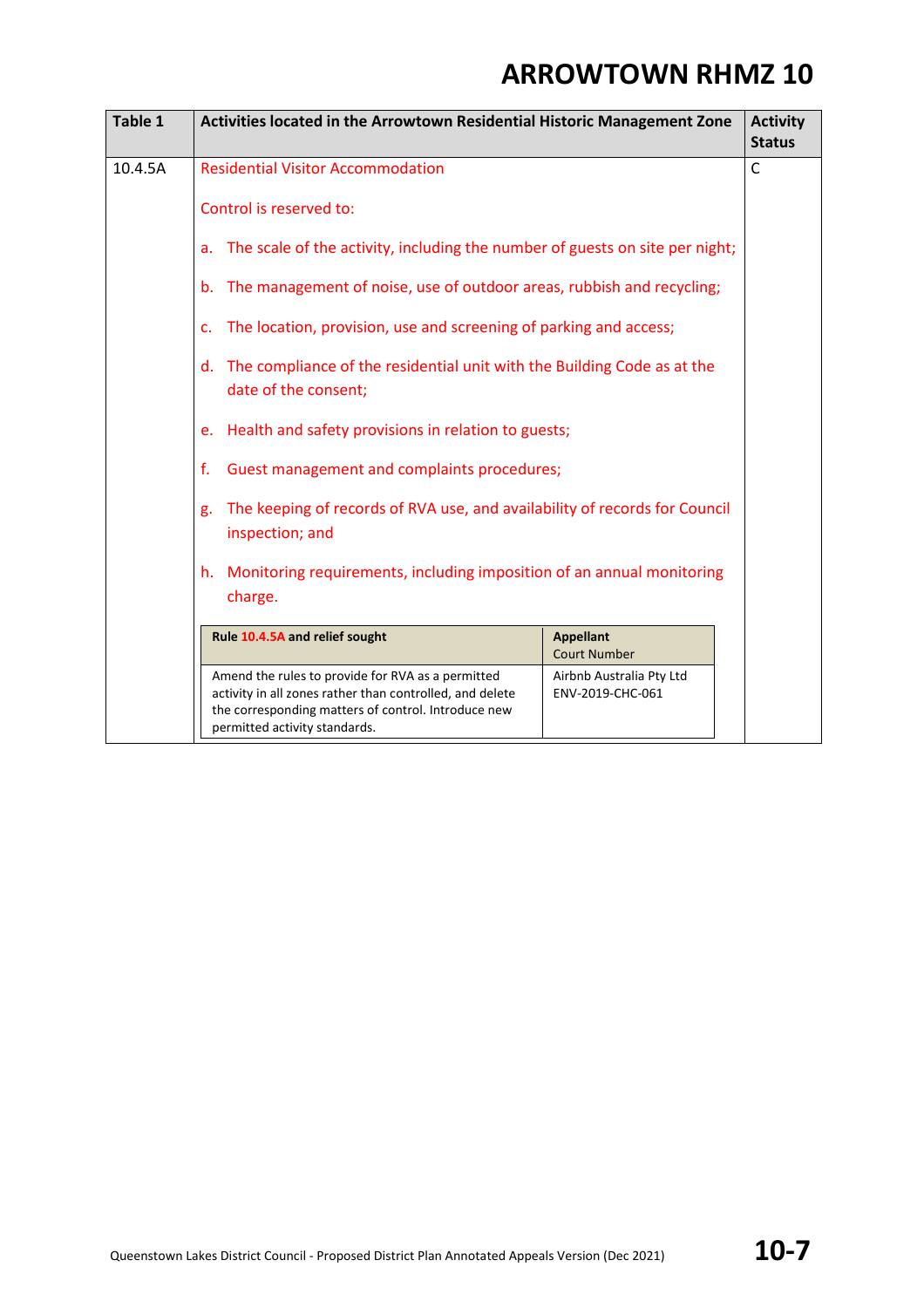| Table 1 | Activities located in the Arrowtown Residential Historic Management Zone                                                                                                                                        | <b>Activity</b><br><b>Status</b> |
|---------|-----------------------------------------------------------------------------------------------------------------------------------------------------------------------------------------------------------------|----------------------------------|
| 10.4.6  | The Construction or external alteration of any buildings                                                                                                                                                        | <b>RD</b>                        |
|         | This rule does not apply to Minor Alterations and Additions to a Building<br>provided for by Rule 10.4.2.                                                                                                       |                                  |
|         | Discretion is restricted to the following with the Arrowtown Design<br>guidelines 2016 being the principal tool to be used in considering the merit<br>of proposals (within the restrictions of discretion):    |                                  |
|         | how new or altered buildings make a positive contribution to the<br>а.<br>heritage character of the zone;                                                                                                       |                                  |
|         | building form, appearance, scale and layout including the height to<br>b.<br>the eaves, ridge, roof shape and pitch;                                                                                            |                                  |
|         | exterior materials and colour;<br>c.                                                                                                                                                                            |                                  |
|         | landscaping and fencing;<br>d.<br>where a site is subject to any natural hazard and the proposal results<br>e.<br>in an increase in gross floor area:<br>i. the nature and degree of risk the hazard(s) pose to |                                  |
|         | people and property:<br>ii. whether the proposal will alter the risk to any site; and                                                                                                                           |                                  |
|         | iii. the extent to which such risk can be avoided or<br>sufficiently mitigated.                                                                                                                                 |                                  |
|         | The following additional restriction of discretion also applies within the<br>Arrowtown Town Centre Transition Overlay:                                                                                         |                                  |
|         | retention and enhancement of pedestrian linkages between<br>а.<br>Buckingham Street and Romans Lane.                                                                                                            |                                  |
| 10.4.7  | Visitor Accommodation in the Arrowtown Town Centre Transition Overlay                                                                                                                                           | <b>RD</b>                        |
|         | and the Visitor Accommodation Sub-Zone                                                                                                                                                                          |                                  |
|         | Discretion is restricted to:                                                                                                                                                                                    |                                  |
|         | The location, nature and scale of activities;<br>a.                                                                                                                                                             |                                  |
|         | Parking and access;<br>b.                                                                                                                                                                                       |                                  |
|         | Landscaping;<br>c.                                                                                                                                                                                              |                                  |
|         | Noise generation and methods of mitigation;<br>d.                                                                                                                                                               |                                  |
|         | Hours of operation, including in respect of ancillary activities; and<br>e.                                                                                                                                     |                                  |
|         | The external appearance of buildings.<br>f.                                                                                                                                                                     |                                  |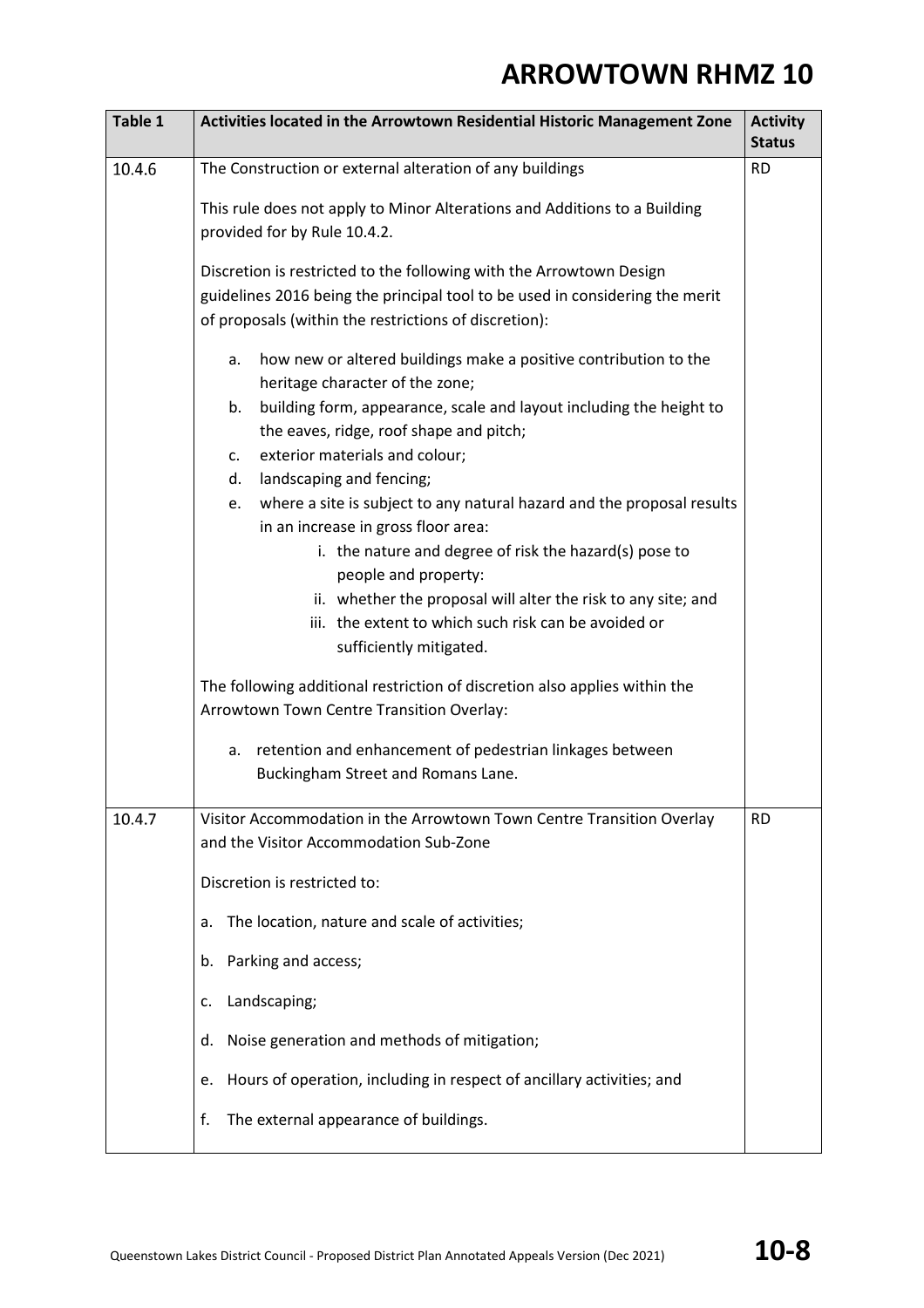| Table 1 | Activities located in the Arrowtown Residential Historic Management Zone                                                                               | <b>Activity</b><br><b>Status</b> |
|---------|--------------------------------------------------------------------------------------------------------------------------------------------------------|----------------------------------|
| 10.4.8  | Community activities                                                                                                                                   | D                                |
| 10.4.9  | Any Activity not listed in Table 1                                                                                                                     | <b>NC</b>                        |
| 10.4.10 | <b>Commercial activities</b>                                                                                                                           | <b>NC</b>                        |
| 10.4.11 | Visitor Accommodation not otherwise identified                                                                                                         | <b>NC</b>                        |
| 10.4.12 | Panel beating, spray painting, motor vehicle repair or dismantling, fibre<br>glassing, sheet metal work, bottle or scrap storage, motor body building. | <b>PR</b>                        |

| Table 2 | Activities within the Arrowtown Town Centre Transition Overlay Additional<br>to or in Place of those in Table 1                                                       | <b>Activity</b><br><b>Status</b> |
|---------|-----------------------------------------------------------------------------------------------------------------------------------------------------------------------|----------------------------------|
| 10.4.13 | Commercial activities (except where specified for retail activities)                                                                                                  | P                                |
| 10.4.14 | <b>Community Activities</b>                                                                                                                                           | P                                |
| 10.4.15 | Licensed Premises (except where specified in Rule 10.4.15A)<br>Premises licensed for the consumption of alcohol on the premises<br>between the hours of 8am and 11pm. | P                                |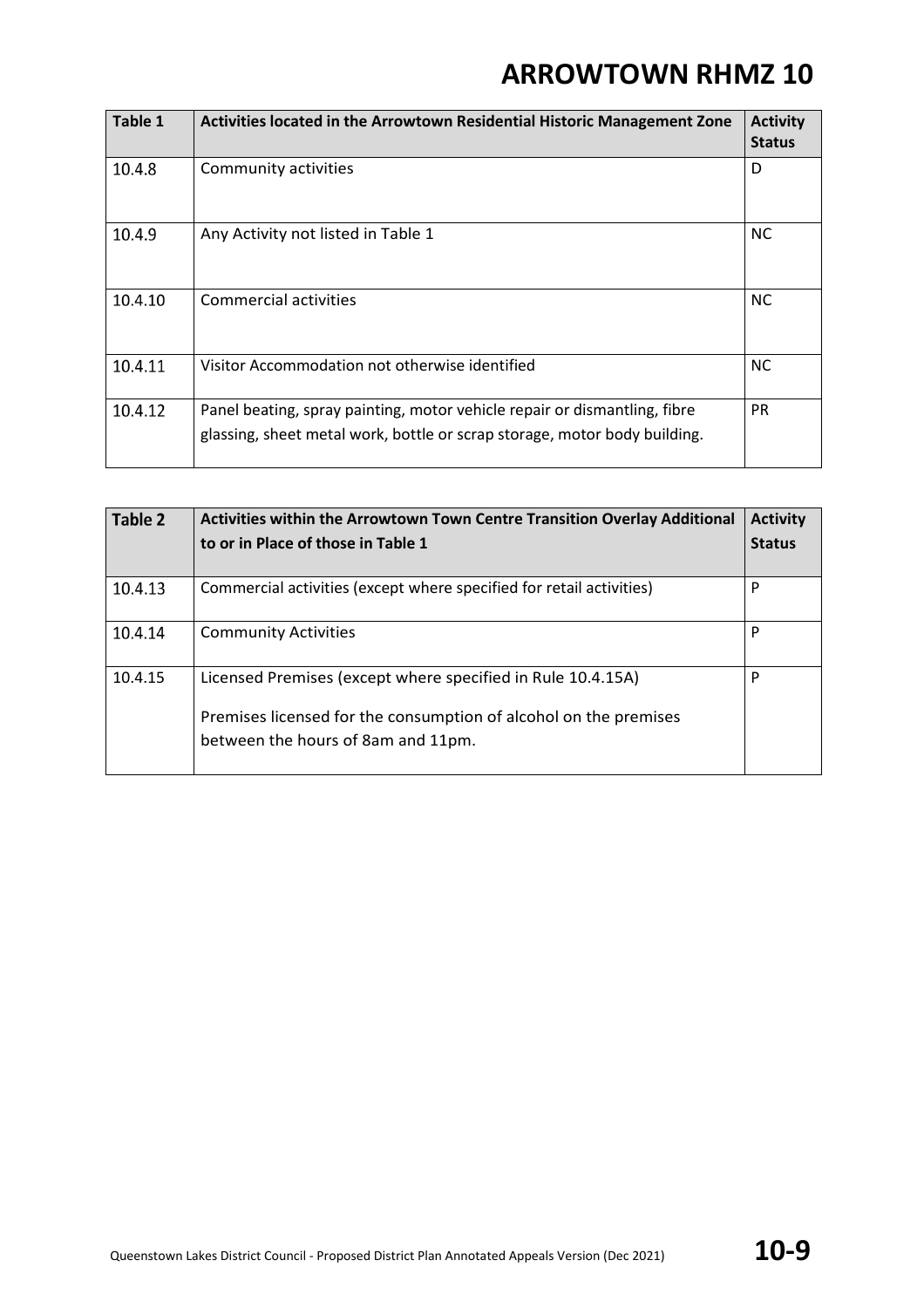| 10.4.15A | Licensed Premises in the area located between Arrow Lane, Wiltshire            | <b>RD</b> |
|----------|--------------------------------------------------------------------------------|-----------|
|          | <b>Street and Berkshire Street</b>                                             |           |
|          |                                                                                |           |
|          | Premises licensed for the consumption of alcohol on the premises               |           |
|          | between the hours of 8am and 11pm, provided that this rule shall not           |           |
|          | apply to the sale of liquor:                                                   |           |
|          |                                                                                |           |
|          | a. to any person who is residing (permanently or temporarily) on the           |           |
|          | premises;                                                                      |           |
|          | b. to any person who is present on the premises for the purpose of dining      |           |
|          | up until 12am.                                                                 |           |
|          | Discretion is restricted to:                                                   |           |
|          | a. the scale of the activity;                                                  |           |
|          | b. car parking and traffic generation;                                         |           |
|          | c. effects on amenity values;                                                  |           |
|          | d. noise                                                                       |           |
|          | e. hours of operation;                                                         |           |
|          | f. where a site is subject to any natural hazard and the proposal results in   |           |
|          | an increase in gross floor area;                                               |           |
|          | i. the nature and degree of risk the hazard(s) pose to people and<br>property; |           |
|          | ii. whether the proposal will alter the risk to any site; and                  |           |
|          | iii. the extent to which such risk can be avoided or sufficiently              |           |
|          | mitigated.                                                                     |           |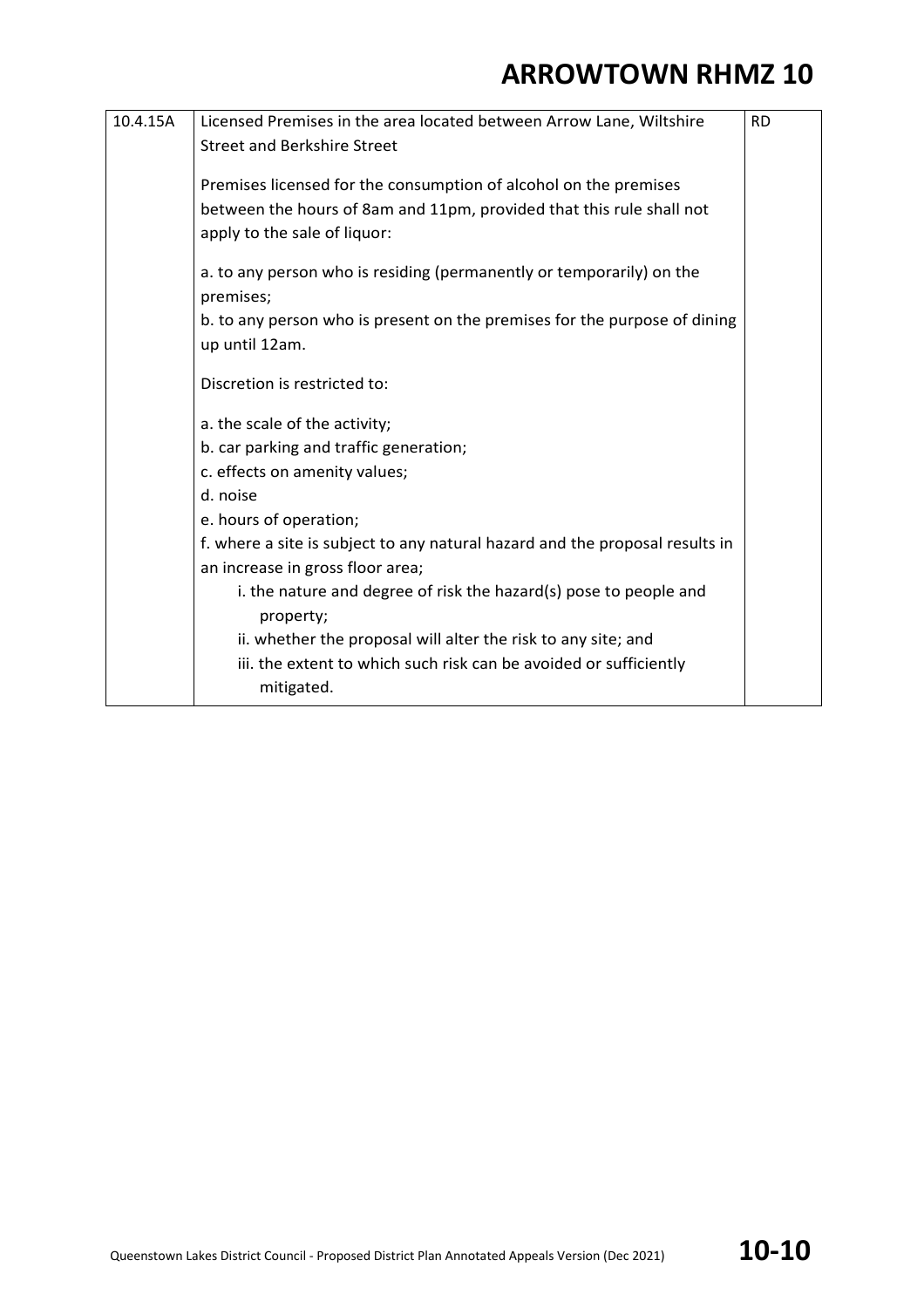| 10.4.16 | <b>Licensed Premises</b>                                                                                                                                                 | <b>RD</b> |
|---------|--------------------------------------------------------------------------------------------------------------------------------------------------------------------------|-----------|
|         | Premises licensed for the consumption of alcohol on the premises between<br>the hours of 11pm and 8am, provided that this rule shall not apply to the<br>sale of liquor: |           |
|         | a. to any person who is residing (permanently or temporarily) on the<br>premises;<br>b. to any person who is present on the premises for the purpose of                  |           |
|         | dining up until 12am. Discretion is restricted to:<br>c. the scale of the activity;                                                                                      |           |
|         | d. car parking and traffic generation;                                                                                                                                   |           |
|         | e. effects on amenity values;                                                                                                                                            |           |
|         | f.<br>noise;<br>g. hours of operation;                                                                                                                                   |           |
|         | h. where a site is subject to any natural hazard and the proposal results<br>in an increase in gross floor area;                                                         |           |
|         | i. the nature and degree of risk the hazard(s) pose to people<br>and property;                                                                                           |           |
|         | ii. whether the proposal will alter the risk to any site; and                                                                                                            |           |
|         | iii. the extent to which such risk can be avoided or sufficiently<br>mitigated.                                                                                          |           |
|         | iv.                                                                                                                                                                      |           |
| 10.4.17 | <b>Retail Activities</b>                                                                                                                                                 | D         |
|         | Retailing restricted to goods manufactured on site and ancillary products,                                                                                               |           |
|         | and comprising no more than 10% of the gross floor area                                                                                                                  |           |
| 10.4.18 | Any activity not listed in either Table 1 or Table 2, except for Plantation                                                                                              | <b>NC</b> |
|         | Forestry where the Resource Management (National Environmental                                                                                                           |           |
|         | Standard for Plantation Forestry) Regulation 2017 prevails.                                                                                                              |           |

#### **10.5 Rules – Standards for Activities**

| Table 2 | Standards for<br><b>Activities:</b><br>Arrowtown<br><b>Residential Historic Management Zone</b> | <b>Non-compliance status</b> |
|---------|-------------------------------------------------------------------------------------------------|------------------------------|
| 10.5.1  | <b>Building Height</b>                                                                          | <b>NC</b>                    |
|         | A maximum height limit of 5 metres.                                                             |                              |
| 10.5.2  | Density                                                                                         | <b>NC</b>                    |
|         | Not more than one Residential Unit per 650<br>square metres of net site area.                   |                              |
| 10.5.3  | <b>Building Coverage</b>                                                                        | <b>NC</b>                    |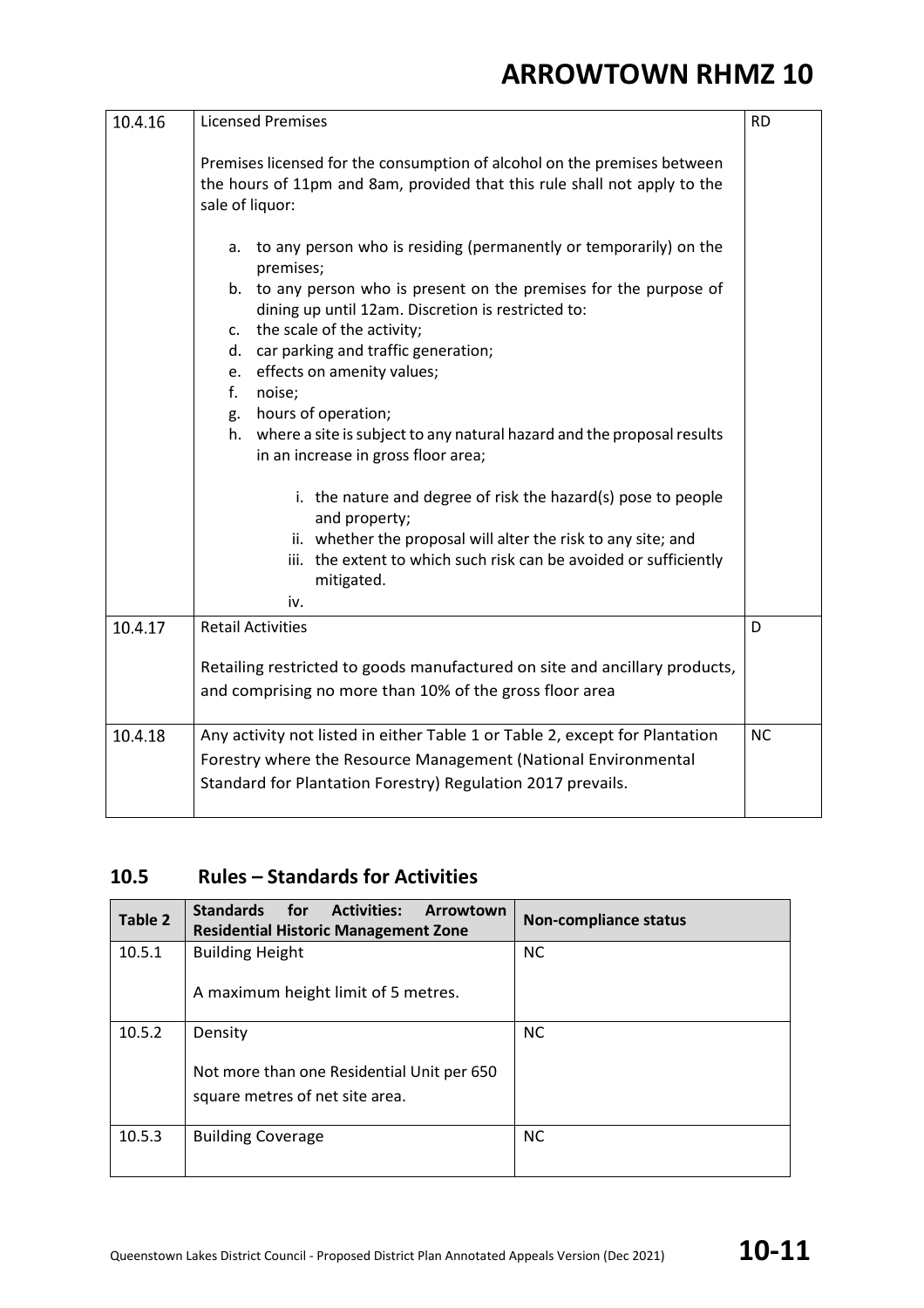| Table 2 | <b>Standards</b><br>for<br><b>Activities:</b><br>Arrowtown<br><b>Residential Historic Management Zone</b>                                                                                                                                                                                                                                                                                                                                                                                                                                             | <b>Non-compliance status</b>                                                                                                                                                                                                                                                                                                                                                                                                                                                                                                                         |
|---------|-------------------------------------------------------------------------------------------------------------------------------------------------------------------------------------------------------------------------------------------------------------------------------------------------------------------------------------------------------------------------------------------------------------------------------------------------------------------------------------------------------------------------------------------------------|------------------------------------------------------------------------------------------------------------------------------------------------------------------------------------------------------------------------------------------------------------------------------------------------------------------------------------------------------------------------------------------------------------------------------------------------------------------------------------------------------------------------------------------------------|
|         | The maximum building coverage shall be<br>30% of the net site area.                                                                                                                                                                                                                                                                                                                                                                                                                                                                                   |                                                                                                                                                                                                                                                                                                                                                                                                                                                                                                                                                      |
| 10.5.4  | Combined Building Coverage and Impervious<br><b>Surfaces</b><br>The total area covered by building coverage<br>and impervious surfaces on any site shall not<br>exceed 35% of the net site area.                                                                                                                                                                                                                                                                                                                                                      | <b>NC</b>                                                                                                                                                                                                                                                                                                                                                                                                                                                                                                                                            |
| 10.5.5  | Road Boundary Setbacks<br>Where existing buildings (other than<br>accessory buildings) are already located on<br>the site - the shortest distance from the<br>road boundary to the building (other than<br>an accessory building) measured at right<br>angles to the front boundary; or<br>Where no existing buildings (other than<br>accessory buildings) are located on the site<br>the mean of the setback of any buildings<br>(other than accessory buildings) located on<br>the immediately adjoining lots or 6.0m,<br>whichever is the greater. | <b>RD</b><br>Discretion is restricted to the<br>following with the Arrowtown<br>Design guidelines 2016 being the<br>principal tool to be used in<br>considering the merit of proposals<br>(within the matters of discretion):<br>streetscape character and<br>a.<br>amenity values, including the<br>extent to which the building(s)<br>sit compatibly with neighbours<br>to the side and across the<br>street;<br>building dominance on<br>b.<br>neighbouring properties and<br>the street;<br>landscaping;<br>c.<br>parking and manoeuvring.<br>d. |
| 10.5.6  | Side and Rear Boundary Setbacks<br>10.5.6.1 Side and rear boundary setbacks:<br>$3.0m$ .<br>10.5.6.2 Exceptions to side and rear<br>boundary setbacks:<br>accessory buildings for residential<br>a.<br>activities are permitted within the<br>setback distance, providing they<br>do not exceed 7.5m in length and<br>comply with a recession plane of<br>2.5m vertical measured at the<br>boundary, and a 35 degree plane<br>inwards;                                                                                                                | <b>RD</b><br>Discretion is restricted to the<br>following with the Arrowtown<br>Design guidelines 2016 being the<br>principal tool to be used in<br>considering the merit of proposals<br>(within the matters of discretion):<br>effects<br>on<br>open<br>space,<br>a.<br>privacy sunlight access and<br>values<br>amenity<br>οf<br>neighbouring properties;<br>building dominance.<br>b.                                                                                                                                                            |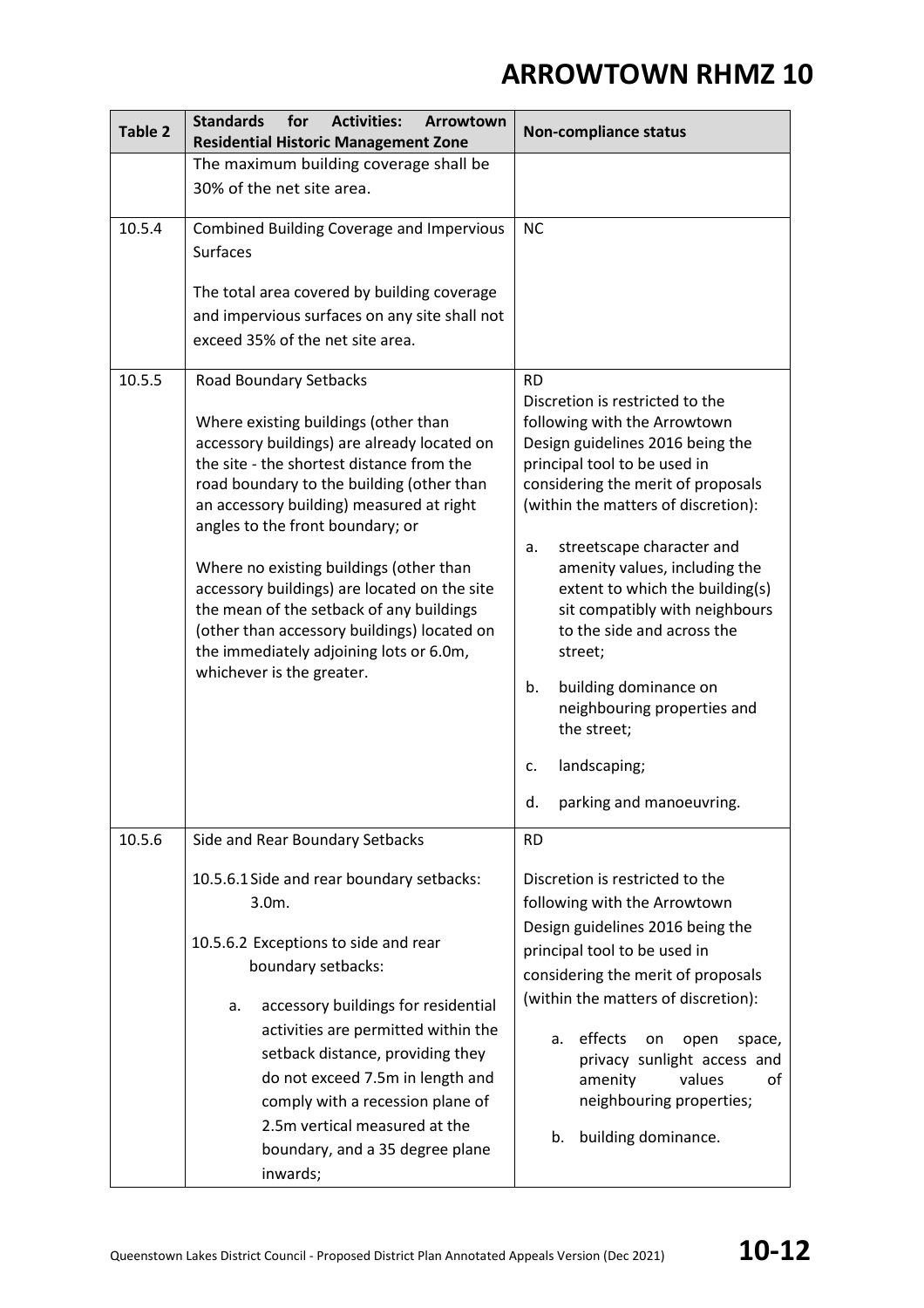| <b>Table 2</b> | <b>Standards</b><br>for<br><b>Activities:</b><br>Arrowtown                                                                                                                                                                                                                 | <b>Non-compliance status</b>                                                                                                                                                                                                                                                                                                                                     |
|----------------|----------------------------------------------------------------------------------------------------------------------------------------------------------------------------------------------------------------------------------------------------------------------------|------------------------------------------------------------------------------------------------------------------------------------------------------------------------------------------------------------------------------------------------------------------------------------------------------------------------------------------------------------------|
|                | <b>Residential Historic Management Zone</b><br>gable end roofs may penetrate<br>b.                                                                                                                                                                                         |                                                                                                                                                                                                                                                                                                                                                                  |
|                | above the building recession plane<br>by no more than one third of the<br>gable height;<br>recession planes do not apply to<br>c.<br>site boundaries fronting the street<br>or a reserve.<br>Note: Refer to the recession planes<br>interpretive diagram in Chapter 2      |                                                                                                                                                                                                                                                                                                                                                                  |
|                | Definitions.                                                                                                                                                                                                                                                               |                                                                                                                                                                                                                                                                                                                                                                  |
| 10.5.7         | Glare<br>all exterior lighting shall be directed<br>а.                                                                                                                                                                                                                     | <b>NC</b>                                                                                                                                                                                                                                                                                                                                                        |
|                | downward and away from the<br>adjacent sites and roads;<br>b. no activity on any site shall result in<br>greater than a 3.0 lux spill (horizontal<br>or vertical) of lights onto any other<br>site measured at any point inside the<br>boundary of the other site.         |                                                                                                                                                                                                                                                                                                                                                                  |
| 10.5.8         | <b>Building Restriction Area</b>                                                                                                                                                                                                                                           | <b>NC</b>                                                                                                                                                                                                                                                                                                                                                        |
|                | No building shall be located within a building<br>restriction area as identified on the District<br>Plan web mapping application.                                                                                                                                          |                                                                                                                                                                                                                                                                                                                                                                  |
| 10.5.9         | <b>Residential Visitor Accommodation</b><br>10.5.9.1 Must not exceed a cumulative<br>total of 90 night's occupation by<br>paying guests on a site per 12<br>month period.<br>10.5.9.2 Must not generate any vehicle                                                        | Sites within the Visitor<br>Accommodation Sub-Zone and/or<br>Town Centre Transition Overlay:<br>$RD*$<br>Discretion is restricted to:                                                                                                                                                                                                                            |
|                | movements by heavy vehicles,<br>coaches or buses to and from the<br>site.<br>Note: The Council may request that<br>records are made available to the Council<br>for inspection, at 24 hours' notice, in order<br>to monitor compliance with rules 10.5.9.1<br>to 10.5.9.3. | The location, nature and scale of<br>a.<br>activities;<br>b. The location, provision, use and<br>screening of parking and access;<br>The management of noise,<br>$\mathsf{C}$ .<br>outdoor lighting, use of outdoor<br>areas, rubbish and recycling.<br>The compliance of the residential<br>d.<br>unit with the Building Code as at<br>the date of the consent; |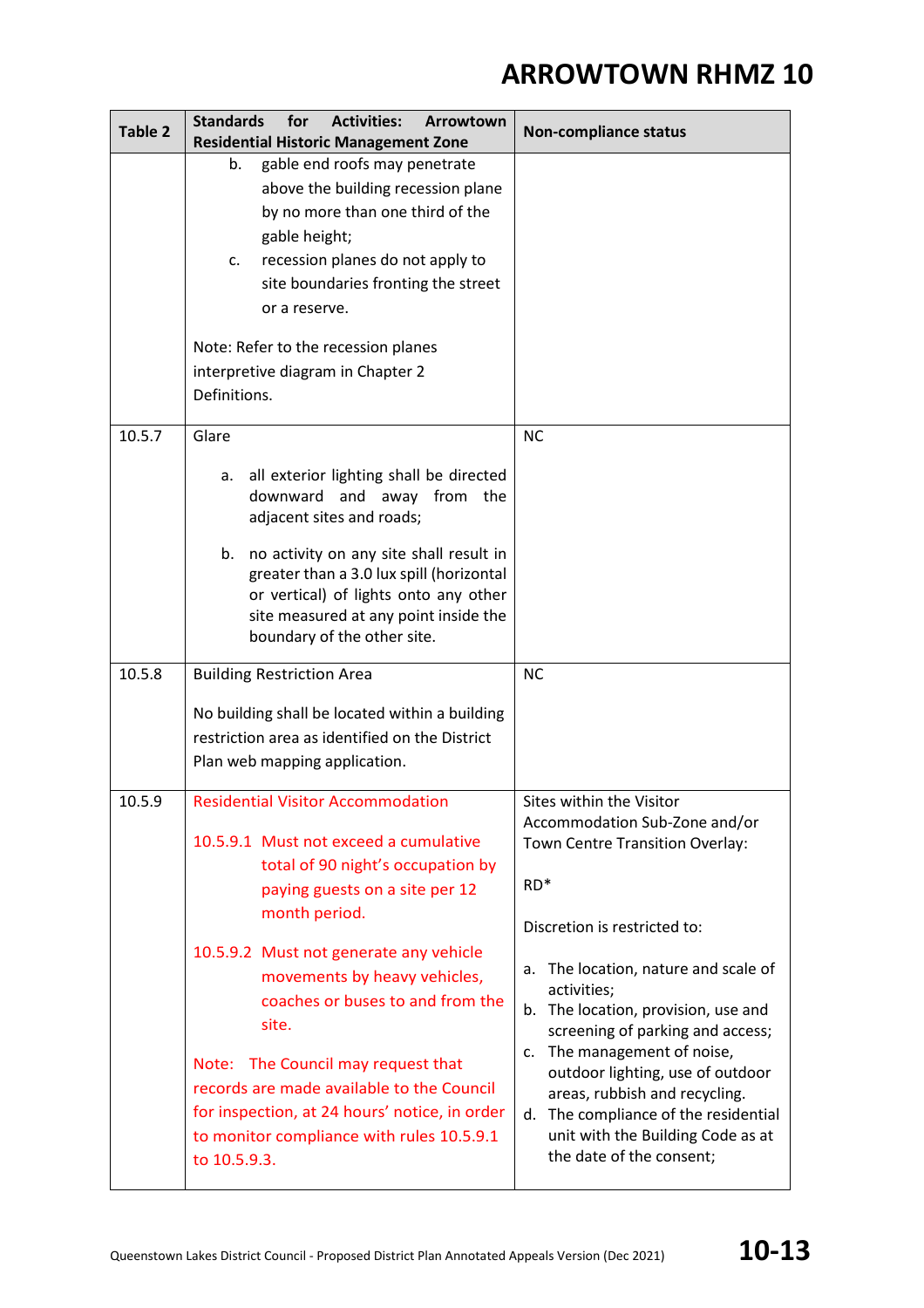| Table 2                                     | <b>Standards</b><br>for<br><b>Activities:</b>                                                                                                                                  | Arrowtown                                    | <b>Non-compliance status</b>                                                                                                                                                                                               |
|---------------------------------------------|--------------------------------------------------------------------------------------------------------------------------------------------------------------------------------|----------------------------------------------|----------------------------------------------------------------------------------------------------------------------------------------------------------------------------------------------------------------------------|
| <b>Residential Historic Management Zone</b> |                                                                                                                                                                                |                                              |                                                                                                                                                                                                                            |
|                                             | Rule 10.5.9 and relief sought                                                                                                                                                  | <b>Appellant</b><br>Court<br><b>Number</b>   | e. Health and safety provisions in<br>relation to guests;<br>f.<br>Guest management and                                                                                                                                    |
|                                             | Rule 10.5.9<br><b>Residential Visitor Accommodation</b><br>10.5.9.2 Must not generate any<br>vehicle movements by heavy<br>vehicles, coaches or buses to and<br>from the site. | Wayfare<br>Group Ltd<br>ENV-2019-<br>CHC-076 | complaints procedures;<br>The keeping of records of RVA<br>g.<br>use, and availability of records<br>for Council inspection; and<br>h. Monitoring requirements,<br>including imposition of an annual<br>monitoring charge. |
|                                             | Non-compliance with any of the<br>permitted activity standards for<br>RVA should default to a controlled<br>activity in all zones.                                             | Airbnb<br>Australia Pty<br>Ltd<br>ENV-2019-  | All other sites:                                                                                                                                                                                                           |
|                                             |                                                                                                                                                                                | CHC-061                                      | Standard 10.5.9.1:<br>91-180 nights RD<br>>180 nights NC                                                                                                                                                                   |
|                                             |                                                                                                                                                                                |                                              | All other Standards:<br><b>NC</b>                                                                                                                                                                                          |
|                                             |                                                                                                                                                                                |                                              | For RD non-compliance with<br>Standard 10.5.9.1 discretion is<br>restricted to:<br>The nature of the surrounding<br>İ.<br>residential context, including its                                                               |
|                                             |                                                                                                                                                                                |                                              | residential amenity values,<br>cohesion and character, and the<br>effects of the activity on the<br>neighbourhood;<br>The cumulative effect of the<br>j.<br>activity, when added to the<br>effects of other activities     |
|                                             |                                                                                                                                                                                |                                              | occurring in the neighbourhood;<br>k. The scale and frequency of the<br>activity, including the number of<br>guests on site per night;<br>The management of noise, use of<br>$\mathbf{L}$<br>outdoor areas, rubbish and    |
|                                             |                                                                                                                                                                                |                                              | recycling;<br>m. The location, provision, use and<br>screening of parking and access;<br>n. The compliance of the residential<br>unit with the Building Code as at<br>the date of the consent;                             |
|                                             |                                                                                                                                                                                |                                              | o. Health and safety provisions in<br>relation to guests;<br>p. Guest management and<br>complaints procedures;                                                                                                             |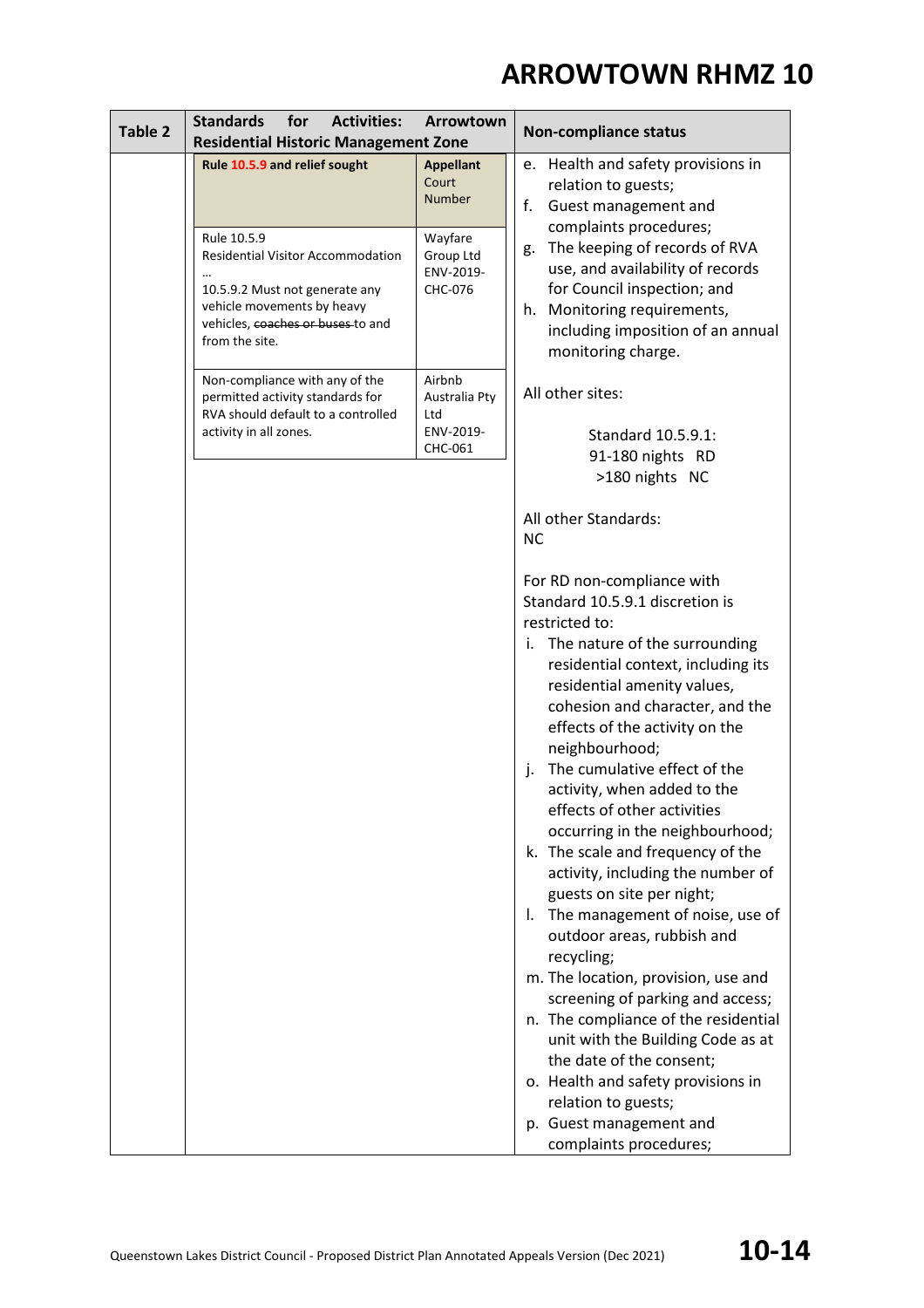| Table 2 | <b>Standards</b><br>for<br><b>Activities:</b><br><b>Residential Historic Management Zone</b>                                                                                                                                                    | Arrowtown                                    | <b>Non-compliance status</b>                                                                                                                                                                                          |
|---------|-------------------------------------------------------------------------------------------------------------------------------------------------------------------------------------------------------------------------------------------------|----------------------------------------------|-----------------------------------------------------------------------------------------------------------------------------------------------------------------------------------------------------------------------|
|         |                                                                                                                                                                                                                                                 |                                              | q. The keeping of records of RVA<br>use, and availability of records<br>for Council inspection; and<br>r. Monitoring requirements,<br>including imposition of an annual<br>monitoring charge.                         |
| 10.5.10 | Homestay<br>10.5.10.1<br>Must not exceed 5 paying                                                                                                                                                                                               |                                              | Standards 10.5.10.1 and 10.5.10.2:<br><b>RD</b>                                                                                                                                                                       |
|         | guests on a site per night.                                                                                                                                                                                                                     |                                              | All other Standards:<br><b>NC</b>                                                                                                                                                                                     |
|         | 10.5.10.2<br>Must comply with<br>minimum parking requirements of                                                                                                                                                                                |                                              | For non-compliance with Standards<br>10.5.10.1 and 10.5.10.2 discretion is                                                                                                                                            |
|         | standard 29.8.9 in Chapter 29 Transport.                                                                                                                                                                                                        |                                              | restricted to:<br>a. The nature of the surrounding                                                                                                                                                                    |
|         | 10.5.10.3<br>Must not generate any<br>vehicle movements by heavy vehicles,<br>coaches or buses to and from the site.                                                                                                                            |                                              | residential context, including its<br>residential amenity values and<br>character, and the effects of                                                                                                                 |
|         | 10.5.10.4<br>The Council must be<br>notified in writing prior to the<br>commencement of a Homestay activity.                                                                                                                                    |                                              | the activity on the<br>neighbourhood;<br>b. The cumulative effect of the<br>activity, when added to the<br>effects of other activities                                                                                |
|         | 10.5.10.5<br>Up to date records of the<br>Homestay activity must be kept, including<br>a record of the number of guests staying<br>per night, and in a form that can be made<br>available for inspection by the Council at<br>24 hours' notice. |                                              | occurring in the<br>neighbourhood;<br>c. The scale and frequency of the<br>activity, including the number<br>of nights per year;<br>d. The management of noise, use                                                   |
|         | Note: The Council may request that<br>records are made available to the Council<br>for inspection, at 24 hours' notice, in order<br>to monitor compliance with rules<br>10.5.10.1 to 10.5.10.5.                                                 |                                              | of outdoor areas, rubbish and<br>recycling;<br>e. The location, provision, use and<br>screening of parking and<br>access;<br>f. The keeping of records of<br>Homestay use, and availability<br>of records for Council |
|         | Rule 10.5.10 and relief sought                                                                                                                                                                                                                  | <b>Appellant</b><br>Court<br><b>Number</b>   | inspection; and<br>g. Monitoring requirements,<br>including imposition of an                                                                                                                                          |
|         | Rule 10.5.10<br>Homestay<br>10.5.10.3 Must not generate any<br>vehicle movements by heavy<br>vehicles, coaches or buses to and<br>from the site.                                                                                                | Wayfare<br>Group Ltd<br>ENV-2019-<br>CHC-076 | annual monitoring charge.                                                                                                                                                                                             |